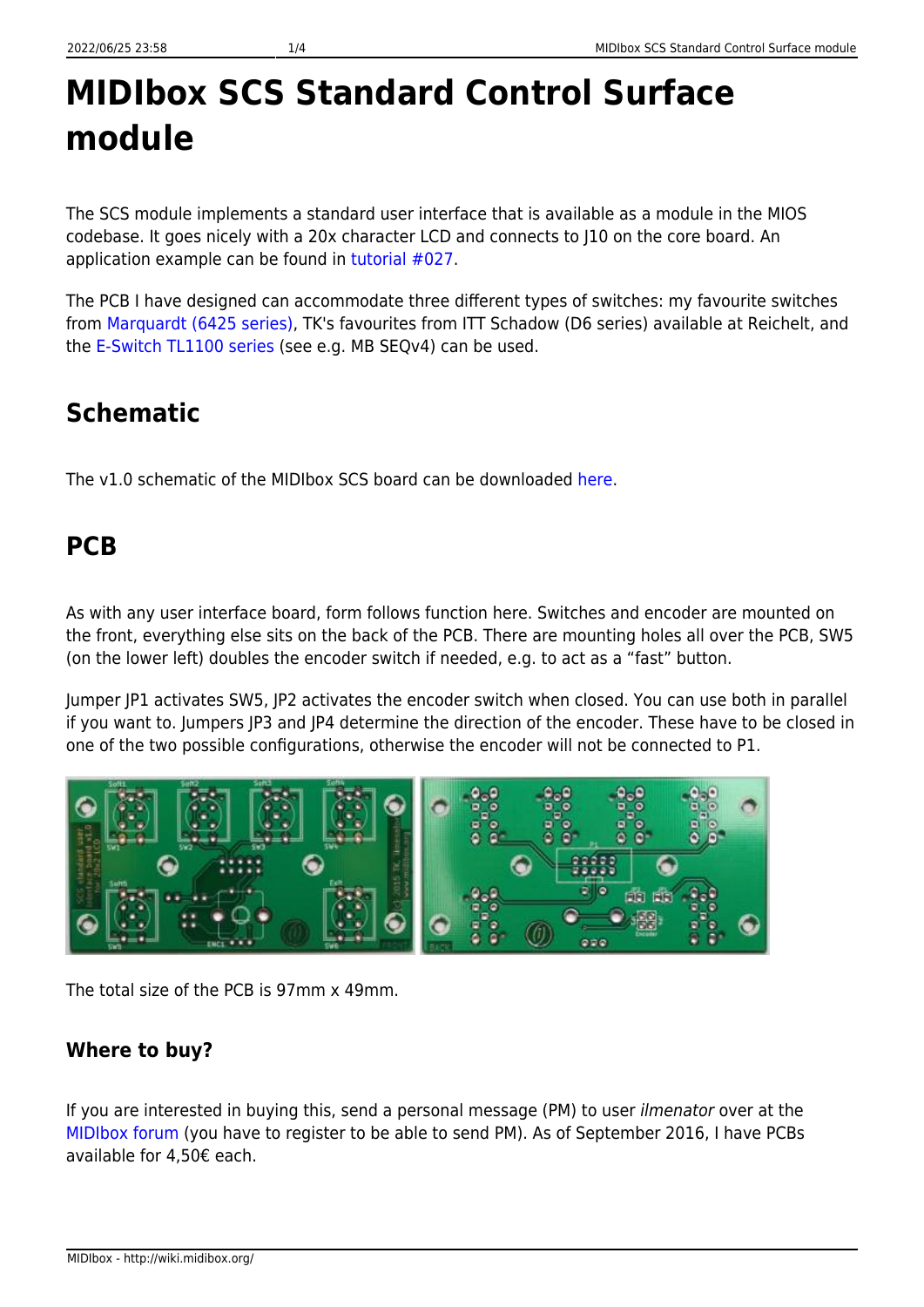## **Switches**

At least three different switches can be used.

#### **Marquardt 6425 series**



### **ITT Schadow D6 series**

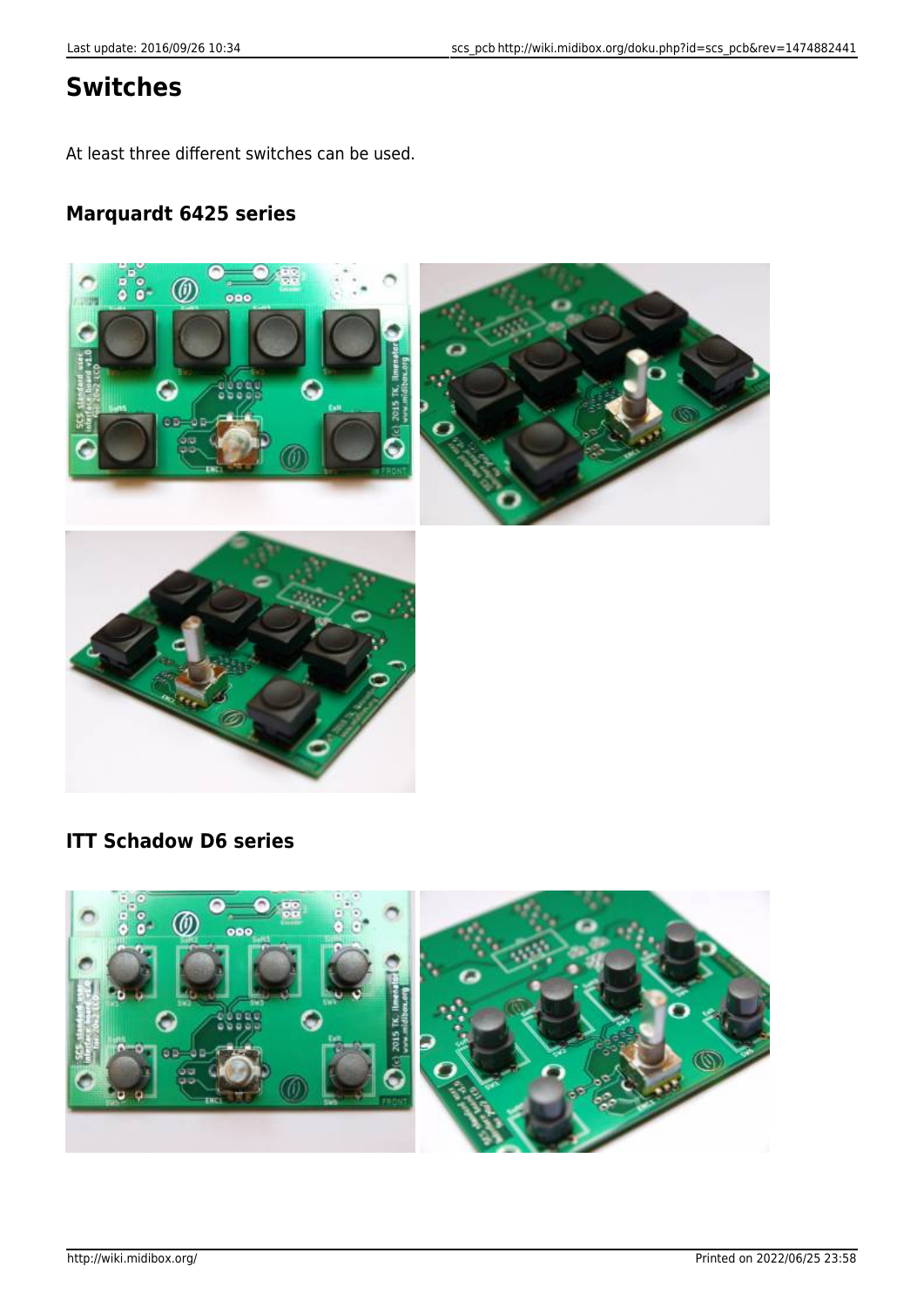MIDIbox - http://wiki.midibox.org/